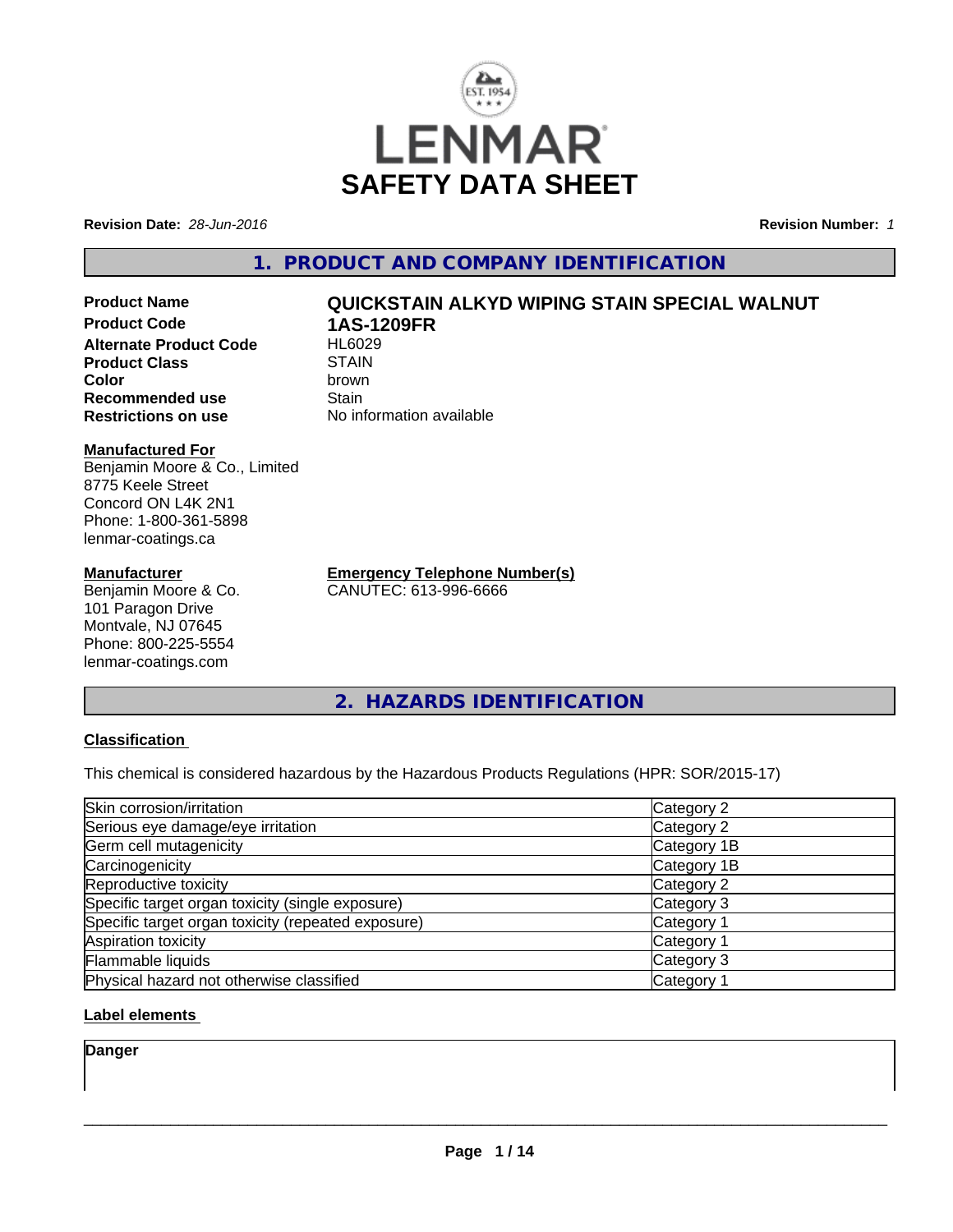#### **Hazard statements**

Causes skin irritation Causes serious eye irritation May cause genetic defects May cause cancer Suspected of damaging fertility or the unborn child May cause respiratory irritation. May cause drowsiness or dizziness Causes damage to organs through prolonged or repeated exposure May be fatal if swallowed and enters airways Flammable liquid and vapor Risk of spontaneous combustion



**Appearance** liquid **Odor** solvent

**Precautionary Statements - Prevention**

Obtain special instructions before use Do not handle until all safety precautions have been read and understood Use personal protective equipment as required Wash face, hands and any exposed skin thoroughly after handling Wear eye/face protection Do not breathe dust/fume/mist/vapors/spray Do not eat, drink or smoke when using this product Use only outdoors or in a well-ventilated area Keep away from heat/sparks/open flames/hot surfaces, no smoking Keep container tightly closed Ground/bond container and receiving equipment Use explosion-proof electrical/ventilating/lighting/equipment Use only non-sparking tools Take precautionary measures against static discharge Keep cool Immediately after use, place rags, steel wool or waste used with this product in a sealed water-filled metal container or lay flat to dry. **Precautionary Statements - Response** If exposed or concerned get medical attention

#### **Eyes**

If in eyes rinse cautiously with water for several minutes. Remove contact lenses, if present and easy to do. Continue rinsing

If eye irritation persists get medical attention

#### **Skin**

If skin irritation occurs get medical attention

If on skin (or hair) take off immediately all contaminated clothing. Rinse skin with water

Wash contaminated clothing before reuse

#### **Inhalation**

If inhaled remove victim to fresh air and keep at rest in a position comfortable for breathing **Ingestion**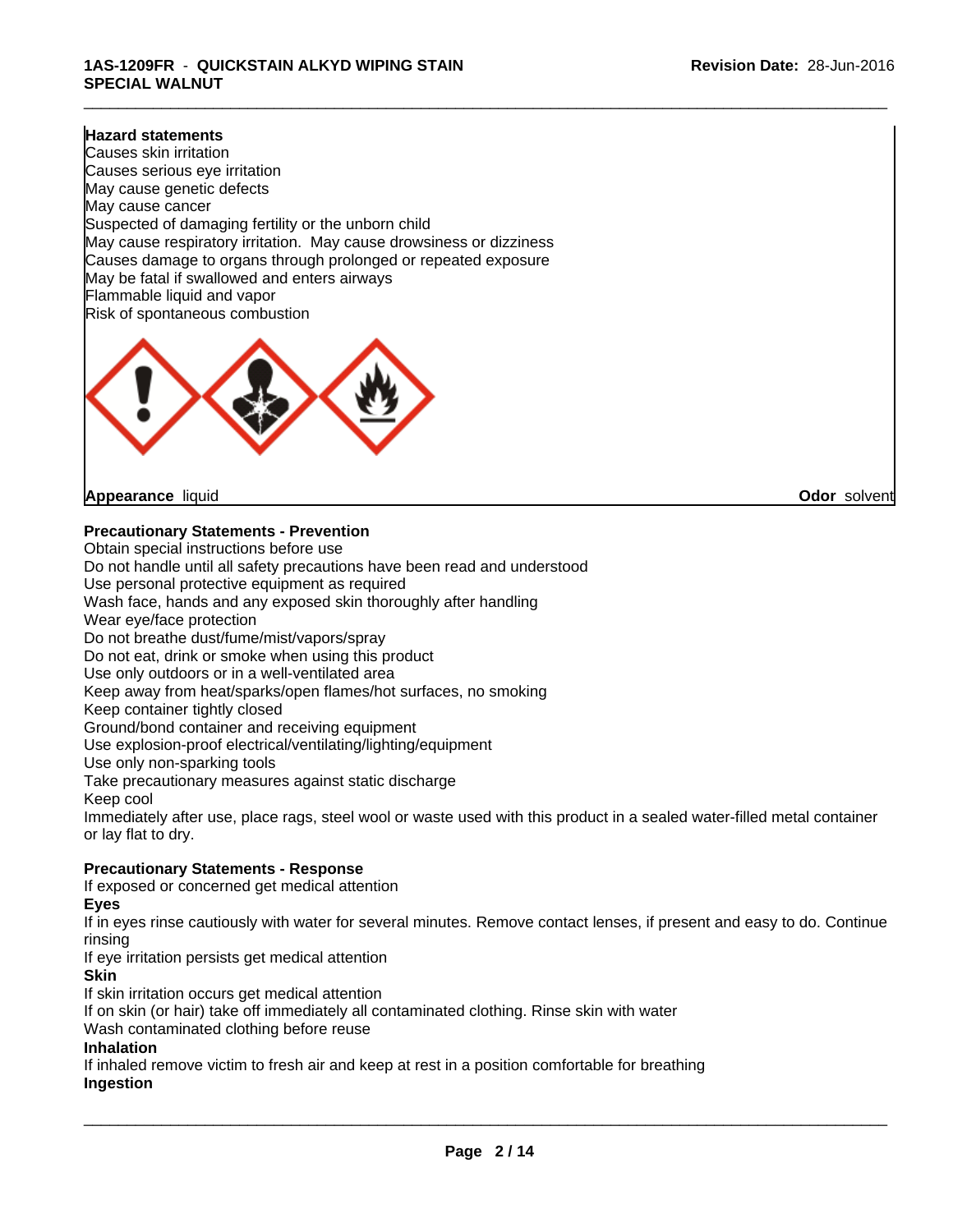If swallowed immediately call a POISON CENTER or physician Do NOT induce vomiting **Fire** In case of fire use CO2, dry chemical, or foam for extinction

#### **Precautionary Statements - Storage**

Store locked up Store in a well-ventilated place. Keep container tightly closed

#### **Precautionary Statements - Disposal**

Dispose of contents/container to an approved waste disposal plant

Materials such as rags used with this product may begin to burn by themselves. After use, put rags in water or lay flat to dry, then discard.

\_\_\_\_\_\_\_\_\_\_\_\_\_\_\_\_\_\_\_\_\_\_\_\_\_\_\_\_\_\_\_\_\_\_\_\_\_\_\_\_\_\_\_\_\_\_\_\_\_\_\_\_\_\_\_\_\_\_\_\_\_\_\_\_\_\_\_\_\_\_\_\_\_\_\_\_\_\_\_\_\_\_\_\_\_\_\_\_\_\_\_\_\_

#### **Other information**

No information available

# **3. COMPOSITION INFORMATION ON COMPONENTS**

| <b>Chemical Name</b>                        | <b>CAS-No</b>  | Weight % (max) |
|---------------------------------------------|----------------|----------------|
| Hydrotreated light naphtha                  | 64742-49-0     | $7 - 13%$      |
| Solvent naphtha (petroleum), heavy aromatic | 64742-94-5     | $5 - 10%$      |
| Distillates, petroleum, hydrotreated light  | 64742-47-8     | $5 - 10%$      |
| Solvent naphtha, petroleum, light aromatic  | 64742-95-6     | $3 - 7%$       |
| n-Butyl acetate                             | 123-86-4       | $3 - 7%$       |
| 2-Butoxyethanol                             | 111-76-2       | $1 - 5%$       |
| VM&P naphtha                                | 64742-89-8     | $1 - 5%$       |
| Stoddard solvent                            | 8052-41-3      | $1 - 5%$       |
| 1,2,4-Trimethylbenzene                      | 95-63-6        | $1 - 5%$       |
| Xylene                                      | 1330-20-7      | $1 - 5%$       |
| Propylene glycol monomethyl ether acetate   | 108-65-6       | $1 - 5%$       |
| Raw Umber Pigment                           | 12713-03-0     | $1 - 5%$       |
| Naphthalene                                 | $91 - 20 - 3$  | $0.5 - 1%$     |
| Ethyl benzene                               | $100 - 41 - 4$ | $0.25 - 0.5%$  |
| Carbon black                                | 1333-86-4      | $0.1 - 0.25%$  |
| Cumene                                      | 98-82-8        | $0.1 - 0.25%$  |

# **4. FIRST AID MEASURES**

| <b>General Advice</b> | If symptoms persist, call a physician. Show this safety data<br>sheet to the doctor in attendance.                                                                                                                         |
|-----------------------|----------------------------------------------------------------------------------------------------------------------------------------------------------------------------------------------------------------------------|
| <b>Eye Contact</b>    | Immediately flush with plenty of water. After initial flushing,<br>remove any contact lenses and continue flushing for at<br>least 15 minutes. Keep eye wide open while rinsing. If<br>symptoms persist, call a physician. |
| <b>Skin Contact</b>   | Wash off immediately with soap and plenty of water<br>removing all contaminated clothes and shoes. If skin<br>irritation persists, call a physician.                                                                       |
|                       |                                                                                                                                                                                                                            |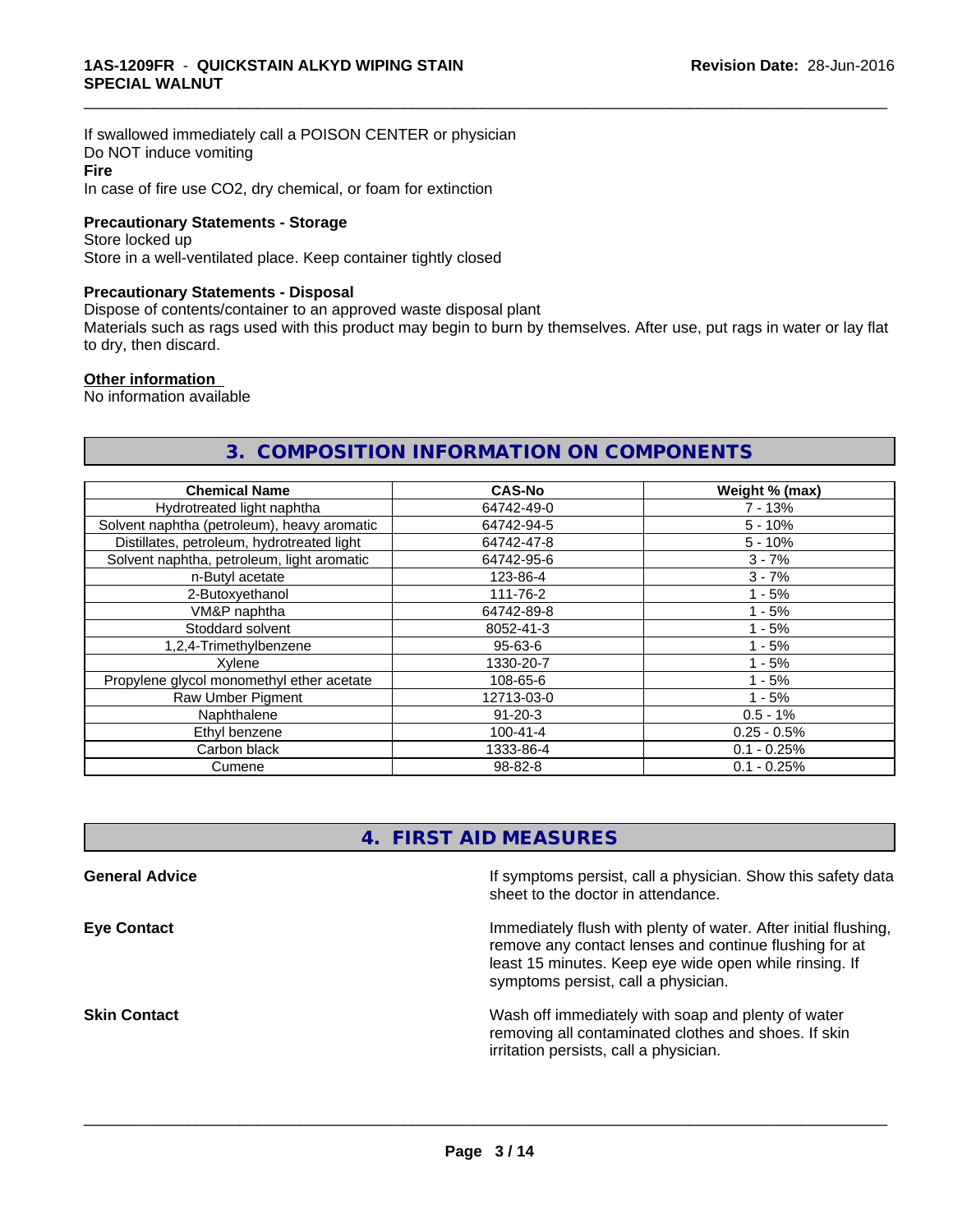| <b>Inhalation</b>                      | Move to fresh air. If symptoms persist, call a physician.<br>If not breathing, give artificial respiration. Call a physician<br>immediately.                                                     |
|----------------------------------------|--------------------------------------------------------------------------------------------------------------------------------------------------------------------------------------------------|
| Ingestion                              | Clean mouth with water and afterwards drink plenty of<br>water. Do not induce vomiting without medical advice.<br>Never give anything by mouth to an unconscious person.<br>Consult a physician. |
| <b>Protection Of First-Aiders</b>      | Use personal protective equipment.                                                                                                                                                               |
| <b>Most Important Symptoms/Effects</b> | No information available.                                                                                                                                                                        |
| <b>Notes To Physician</b>              | Treat symptomatically.                                                                                                                                                                           |

# **5. FIRE-FIGHTING MEASURES**

| <b>Flammable Properties</b>                                                                  | Vapors may travel considerable distance to a source of<br>ignition and flash back. Vapors may cause flash fire.                                                                                                                                                                                |
|----------------------------------------------------------------------------------------------|------------------------------------------------------------------------------------------------------------------------------------------------------------------------------------------------------------------------------------------------------------------------------------------------|
| <b>Suitable Extinguishing Media</b>                                                          | Foam, dry powder or water. Use extinguishing measures<br>that are appropriate to local circumstances and the<br>surrounding environment.                                                                                                                                                       |
| <b>Protective Equipment And Precautions For</b><br><b>Firefighters</b>                       | As in any fire, wear self-contained breathing apparatus<br>pressure-demand, MSHA/NIOSH (approved or equivalent)<br>and full protective gear.                                                                                                                                                   |
| <b>Hazardous Combustion Products</b>                                                         | Burning may result in carbon dioxide, carbon monoxide<br>and other combustion products of varying composition<br>which may be toxic and/or irritating.                                                                                                                                         |
| <b>Specific Hazards Arising From The Chemical</b>                                            | Flammable. Flash back possible over considerable<br>distance. Keep product and empty container away from<br>heat and sources of ignition. Closed containers may<br>rupture if exposed to fire or extreme heat. Thermal<br>decomposition can lead to release of irritating gases and<br>vapors. |
| <b>Sensitivity To Mechanical Impact</b>                                                      | No                                                                                                                                                                                                                                                                                             |
| <b>Sensitivity To Static Discharge</b>                                                       | Yes                                                                                                                                                                                                                                                                                            |
| <b>Flash Point Data</b><br>Flash Point (°F)<br>Flash Point (°C)<br><b>Flash Point Method</b> | 76<br>24<br><b>PMCC</b>                                                                                                                                                                                                                                                                        |
| <b>Flammability Limits In Air</b>                                                            |                                                                                                                                                                                                                                                                                                |
| <b>Lower Explosion Limit</b><br><b>Upper Explosion Limit</b>                                 | Not available<br>Not available                                                                                                                                                                                                                                                                 |
| Flammability: 3<br>Health: 2<br><b>NFPA</b>                                                  | Instability: 0<br><b>Special: Not Applicable</b>                                                                                                                                                                                                                                               |
|                                                                                              |                                                                                                                                                                                                                                                                                                |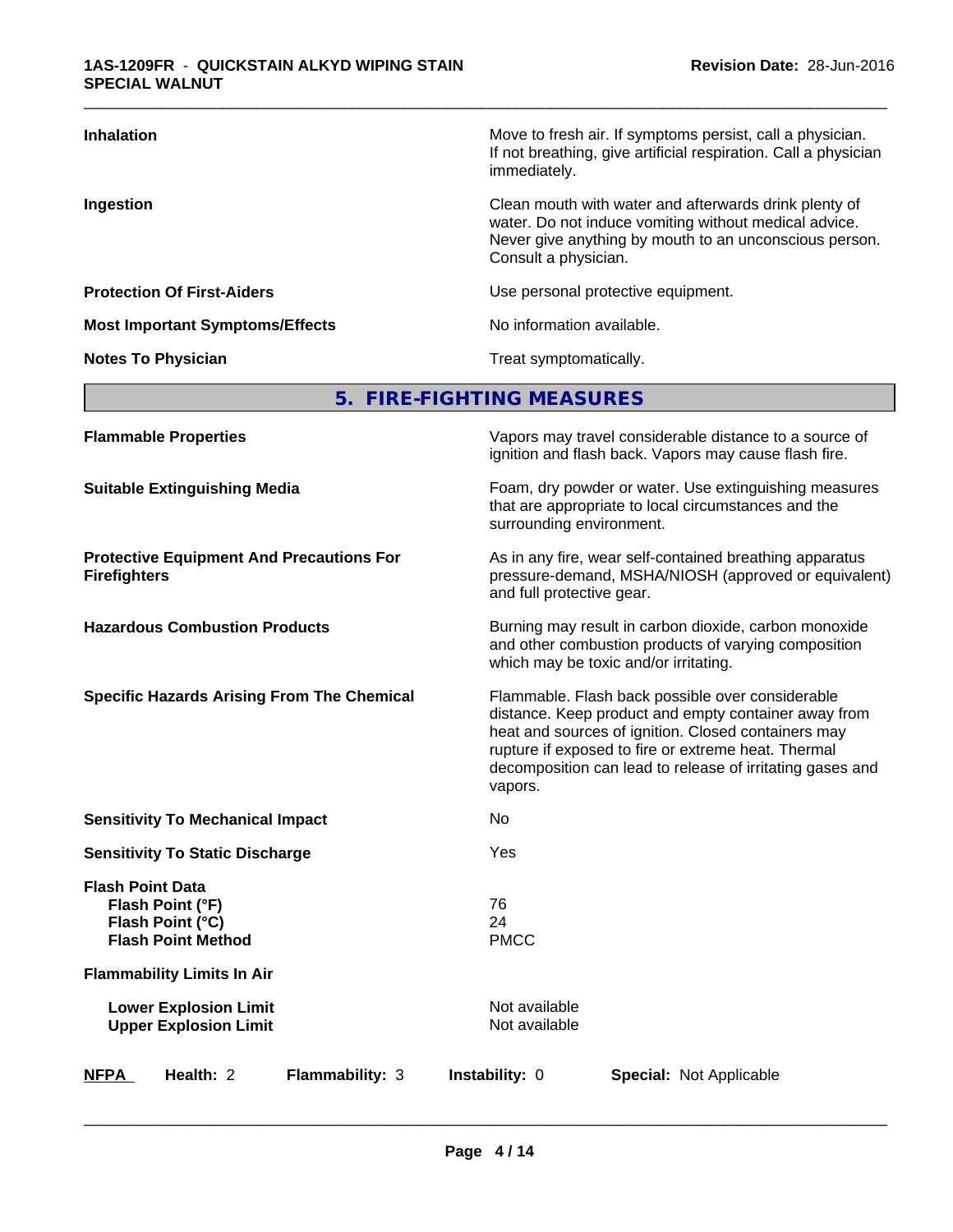#### **NFPA Legend**

- 0 Not Hazardous
- 1 Slightly
- 2 Moderate
- 3 High
- 4 Severe

*The ratings assigned are only suggested ratings, the contractor/employer has ultimate responsibilities for NFPA ratings where this system is used.*

\_\_\_\_\_\_\_\_\_\_\_\_\_\_\_\_\_\_\_\_\_\_\_\_\_\_\_\_\_\_\_\_\_\_\_\_\_\_\_\_\_\_\_\_\_\_\_\_\_\_\_\_\_\_\_\_\_\_\_\_\_\_\_\_\_\_\_\_\_\_\_\_\_\_\_\_\_\_\_\_\_\_\_\_\_\_\_\_\_\_\_\_\_

*Additional information regarding the NFPA rating system is available from the National Fire Protection Agency (NFPA) at www.nfpa.org.*

# **6. ACCIDENTAL RELEASE MEASURES**

| <b>Personal Precautions</b>      | Remove all sources of ignition. Take precautions to<br>prevent flashback. Ground and bond all containers and<br>handling equipment. Take precautionary measures against<br>static discharges. Ensure adequate ventilation. Avoid<br>contact with skin, eyes and clothing. Use personal<br>protective equipment.  |
|----------------------------------|------------------------------------------------------------------------------------------------------------------------------------------------------------------------------------------------------------------------------------------------------------------------------------------------------------------|
| <b>Other Information</b>         | Prevent further leakage or spillage if safe to do so. Do not<br>allow material to contaminate ground water system.<br>Prevent product from entering drains. Do not flush into<br>surface water or sanitary sewer system. Local authorities<br>should be advised if significant spillages cannot be<br>contained. |
| <b>Environmental Precautions</b> | See Section 12 for additional Ecological Information.                                                                                                                                                                                                                                                            |
| <b>Methods For Clean-Up</b>      | Dam up. Soak up with inert absorbent material. Use a<br>non-sparking or explosion proof means to transfer material<br>to a sealed, appropriate container for disposal. Clean<br>contaminated surface thoroughly.                                                                                                 |
|                                  |                                                                                                                                                                                                                                                                                                                  |

**7. HANDLING AND STORAGE**

| <b>Handling</b> | Avoid contact with skin, eyes and clothing. Wear personal<br>protective equipment. Do not breathe vapors or spray mist.<br>Use only in ventilated areas. Prevent vapor build-up by<br>providing adequate ventilation during and after use.                                                                                                                                                                                                           |
|-----------------|------------------------------------------------------------------------------------------------------------------------------------------------------------------------------------------------------------------------------------------------------------------------------------------------------------------------------------------------------------------------------------------------------------------------------------------------------|
|                 | Take precautionary measures against static discharges.<br>To avoid ignition of vapors by static electricity discharge,<br>all metal parts of the equipment must be grounded. Keep<br>away from heat, sparks and flame. Do not smoke.<br>Extinguish all flames and pilot lights, and turn off stoves,<br>heaters, electric motors and other sources of ignition<br>during use and until all vapors are gone. Ignition and/or<br>flash back may occur. |
| <b>Storage</b>  | Keep containers tightly closed in a dry, cool and<br>well-ventilated place. Keep away from heat. Keep away<br>from open flames, hot surfaces and sources of ignition.<br>Keep in properly labeled containers. Keep out of the reach                                                                                                                                                                                                                  |
|                 |                                                                                                                                                                                                                                                                                                                                                                                                                                                      |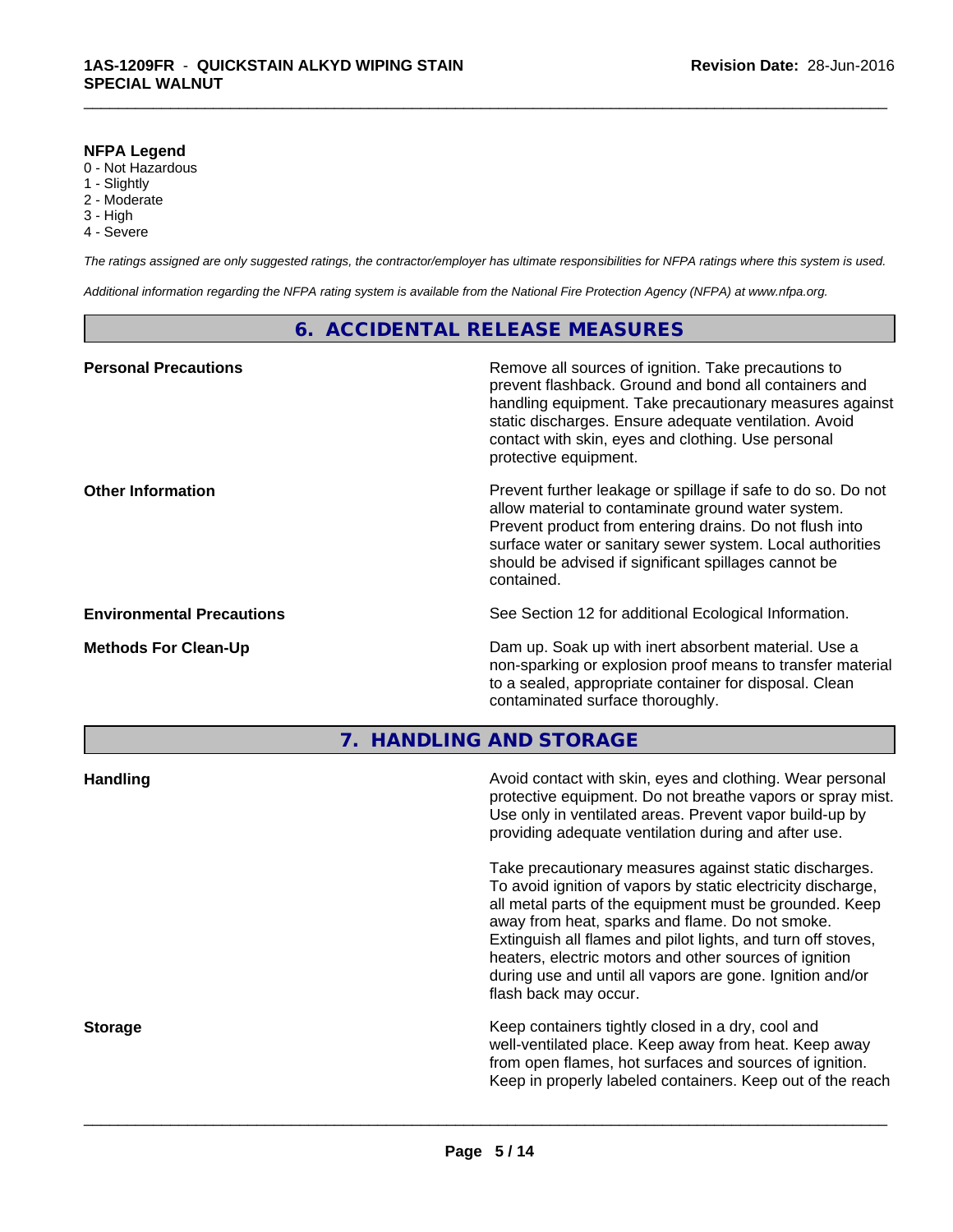of children.

\_\_\_\_\_\_\_\_\_\_\_\_\_\_\_\_\_\_\_\_\_\_\_\_\_\_\_\_\_\_\_\_\_\_\_\_\_\_\_\_\_\_\_\_\_\_\_\_\_\_\_\_\_\_\_\_\_\_\_\_\_\_\_\_\_\_\_\_\_\_\_\_\_\_\_\_\_\_\_\_\_\_\_\_\_\_\_\_\_\_\_\_\_

**DANGER** - Rags, steel wool or waste soaked with this product may spontaneously catch fire if improperly discarded. Immediately after use, place rags, steel wool or waste in a sealed water-filled metal container.

**Incompatible Materials Incompatible with strong acids and bases and strong** oxidizing agents.

## **8. EXPOSURE CONTROLS / PERSONAL PROTECTION**

#### **Exposure Limits**

| <b>Chemical Name</b>                          | <b>ACGIH</b>                    | <b>Alberta</b>                                                                                                                                           | <b>British Columbia</b>                                                                    | <b>Ontario</b>                                                     | Quebec                                                                                             |
|-----------------------------------------------|---------------------------------|----------------------------------------------------------------------------------------------------------------------------------------------------------|--------------------------------------------------------------------------------------------|--------------------------------------------------------------------|----------------------------------------------------------------------------------------------------|
| Distillates, petroleum,<br>hydrotreated light | N/E                             | N/E                                                                                                                                                      | 200 mg/m <sup>3</sup> - TWA<br>Skin absorption can<br>contribute to overall                | N/E                                                                | N/E                                                                                                |
| n-Butyl acetate                               | 150 ppm - TWA<br>200 ppm - STEL | 150 ppm - TWA<br>$713$ mg/m <sup>3</sup> - TWA<br>200 ppm - STEL<br>950 mg/m <sup>3</sup> - STEL                                                         | exposure.<br>20 ppm - TWA                                                                  | 150 ppm - TWA<br>200 ppm - STEL                                    | 150 ppm - TWAEV<br>713 mg/m <sup>3</sup> - TWAEV<br>200 ppm - STEV<br>950 mg/m $3 -$ STEV          |
| 2-Butoxyethanol                               | 20 ppm - TWA                    | 20 ppm - TWA<br>$97 \text{ mg/m}^3$ - TWA                                                                                                                | 20 ppm - TWA                                                                               | 20 ppm - TWA                                                       | 20 ppm - TWAEV<br>97 mg/m <sup>3</sup> - TWAEV                                                     |
| Stoddard solvent                              | 100 ppm - TWA                   | 100 ppm - TWA<br>$572$ mg/m <sup>3</sup> - TWA                                                                                                           | 290 mg/m <sup>3</sup> - TWA<br>580 mg/m <sup>3</sup> - STEL                                | $525 \overline{\mathrm{mg/m^3}}$ - TWA                             | 100 ppm - TWAEV<br>525 mg/m <sup>3</sup> - TWAEV                                                   |
| Xylene                                        | 100 ppm - TWA<br>150 ppm - STEL | $100$ ppm - TWA<br>434 mg/m $3$ - TWA<br>150 ppm - STEL<br>651 mg/m $3 -$ STEL                                                                           | 100 ppm - TWA<br>150 ppm - STEL                                                            | 100 ppm - TWA<br>150 ppm - STEL                                    | 100 ppm - TWAEV<br>434 mg/m <sup>3</sup> - TWAEV<br>150 ppm - STEV<br>651 mg/m <sup>3</sup> - STEV |
| Propylene glycol monomethyl<br>ether acetate  | N/E                             | N/E                                                                                                                                                      | 50 ppm - TWA<br>75 ppm - STEL                                                              | 50 ppm - TWA<br>$270$ mg/m <sup>3</sup> - TWA                      | N/E                                                                                                |
| Raw Umber Pigment                             | N/E                             | N/E                                                                                                                                                      | N/E                                                                                        | N/E                                                                | $0.2$ mg/m <sup>3</sup> - TWAEV                                                                    |
| Naphthalene                                   | 10 ppm - TWA<br><b>Skin</b>     | 10 ppm - TWA<br>$52 \text{ mg/m}^3$ - TWA<br>15 ppm - STEL<br>79 mg/m <sup>3</sup> - STEL<br>Substance may be<br>readily absorbed<br>through intact skin | 10 ppm - TWA<br>15 ppm - STEL<br>Skin absorption can<br>contribute to overall<br>exposure. | 10 ppm - TWA<br>15 ppm - STEL<br>Danger of cutaneous<br>absorption | 10 ppm - TWAEV<br>52 mg/m <sup>3</sup> - TWAEV<br>15 ppm - STEV<br>79 mg/m <sup>3</sup> - STEV     |
| Ethyl benzene                                 | 20 ppm - TWA                    | 100 ppm - TWA<br>434 mg/m <sup>3</sup> - TWA<br>125 ppm - STEL<br>543 mg/m <sup>3</sup> - STEL                                                           | 20 ppm - TWA                                                                               | 20 ppm - TWA                                                       | 100 ppm - TWAEV<br>434 mg/m <sup>3</sup> - TWAEV<br>125 ppm - STEV<br>543 mg/m <sup>3</sup> - STEV |
| Carbon black                                  | $3$ mg/m $3$ - TWA              | $3.5 \text{ mg/m}^3$ - TWA                                                                                                                               | $3$ mg/m $3$ - TWA                                                                         | $3$ mg/m $3$ - TWA                                                 | $3.5$ mg/m <sup>3</sup> - TWAEV                                                                    |
| Cumene                                        | 50 ppm - TWA                    | 50 ppm - TWA<br>$246$ mg/m <sup>3</sup> - TWA                                                                                                            | 25 ppm - TWA<br>75 ppm - STEL                                                              | 50 ppm - TWA                                                       | 50 ppm - TWAEV<br>246 mg/m <sup>3</sup> - TWAEV                                                    |

#### **Legend**

ACGIH - American Conference of Governmental Industrial Hygienists Alberta - Alberta Occupational Exposure Limits British Columbia - British Columbia Occupational Exposure Limits Ontario - Ontario Occupational Exposure Limits Quebec - Quebec Occupational Exposure Limits

N/E - Not established

**Engineering Measures Ensure adequate ventilation, especially in confined areas.**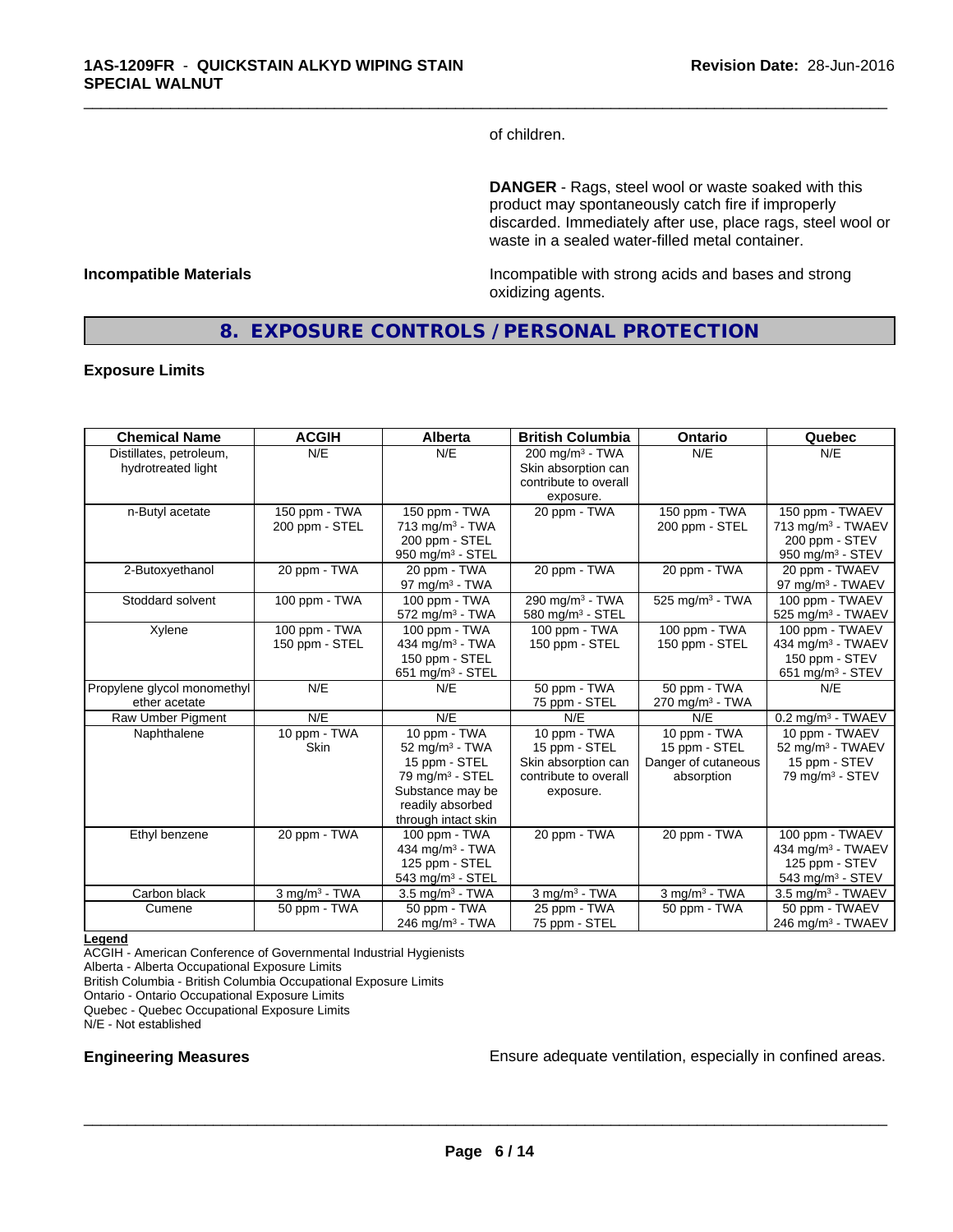**Personal Protective Equipment**<br>**Eye/Face Protection** 

Safety glasses with side-shields. If splashes are likely to occur, wear: Tightly fitting safety goggles **Skin Protection Protection Protective gloves and impervious clothing. Respiratory Protection Number 1** (Use only with adequate ventilation. In operations where exposure limits are exceeded, use a NIOSH approved respirator that has been selected by a technically qualified person for the specific work conditions. When spraying the product or applying in confined areas, wear a NIOSH approved respirator specified for paint spray or organic vapors.

**Hygiene Measures Avoid contact with skin, eyes and clothing. Remove and Avoid contact with skin, eyes and clothing. Remove and Avoid contact with skin, eyes and clothing. Remove and** wash contaminated clothing before re-use. Wash thoroughly after handling.

## **9. PHYSICAL AND CHEMICAL PROPERTIES**

**Appearance** liquid<br> **Appearance** liquid<br> **Odor** solve **Odor** solvent **Odor Threshold No information available No information available Density (Ibs/gal)** 7.4 - 7.7<br> **Specific Gravity** 3.1 - 7.7 0.88 - 0.92 **Specific Gravity pH** No information available **Viscosity (cps)** No information available in the Viscosity (cps) **Solubility No information available No information available Water Solubility Water Solubility No information available Evaporation Rate No information available No information available Vapor Pressure** No information available No information available **Vapor Density**<br> **We Solids**<br>
We Solid Wi, % Solids
25 - 45 Wt. % Solids **Vol. % Solids** 30 - 40 **Wt. % Volatiles** 55 - 65 **Vol. % Volatiles VOC Regulatory Limit (g/L)** < 550 **Boiling Point (°F)** 252 **Boiling Point (°C)** 122 **Freezing Point (°F)** No information available **Freezing Point (°C)** No information available **Flash Point (°F)** 76 **Flash Point (°C)** 24 **Flash Point Method Flammability (solid, gas)** Not applicable **Upper Explosion Limit**<br> **Lower Explosion Limit**<br> **Lower Explosion Limit Lower Explosion Limit Autoignition Temperature (°F)** No information available **Autoignition Temperature (°C)** No information available **Decomposition Temperature (°F)** No information available **Decomposition Temperature (°C)** No information available **Partition Coefficient (n-octanol/water)** No information available

\_\_\_\_\_\_\_\_\_\_\_\_\_\_\_\_\_\_\_\_\_\_\_\_\_\_\_\_\_\_\_\_\_\_\_\_\_\_\_\_\_\_\_\_\_\_\_\_\_\_\_\_\_\_\_\_\_\_\_\_\_\_\_\_\_\_\_\_\_\_\_\_\_\_\_\_\_\_\_\_\_\_\_\_\_\_\_\_\_\_\_\_\_

**10. STABILITY AND REACTIVITY**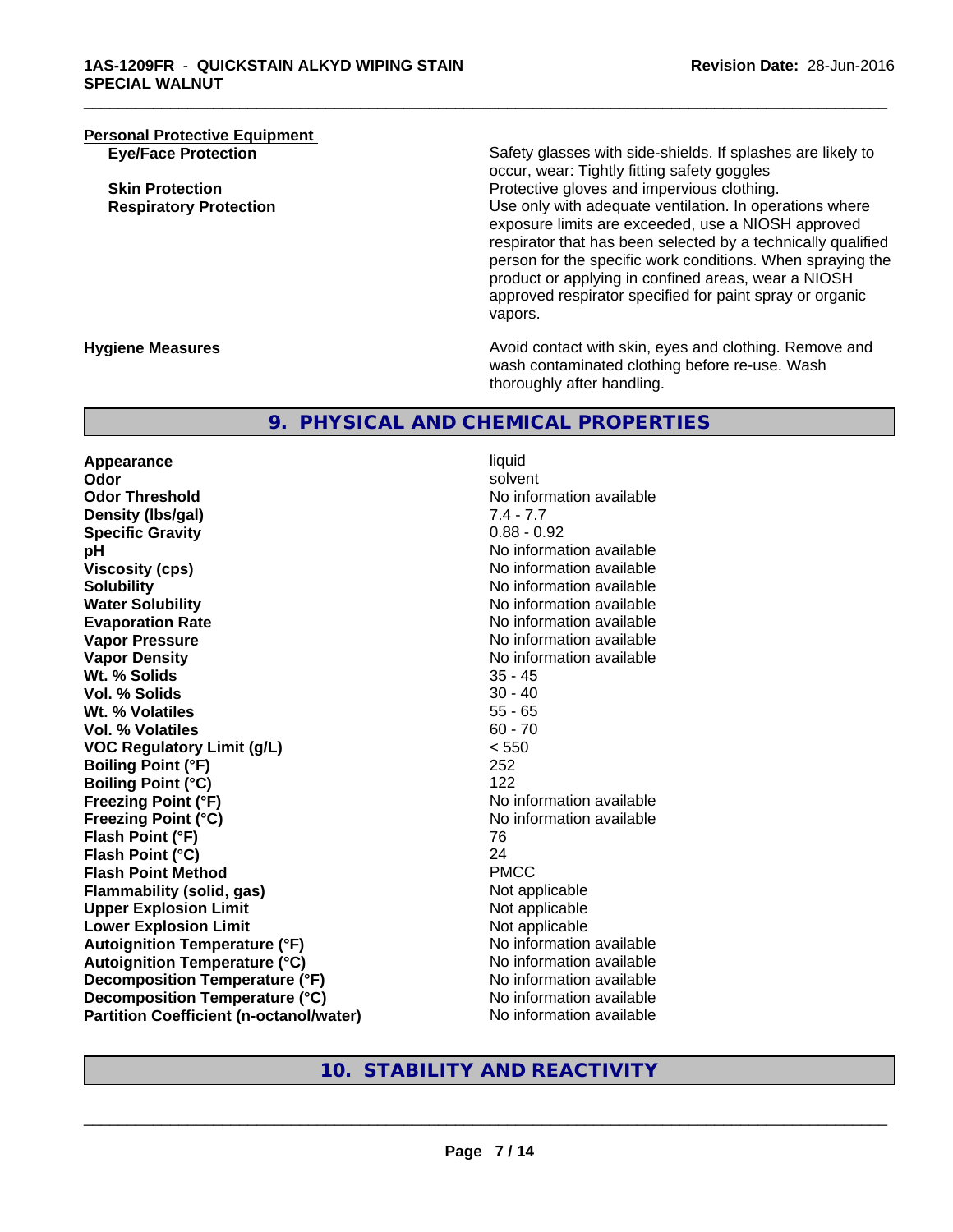| <b>Reactivity</b>                         | Not Applicable                                                                                                            |  |  |  |
|-------------------------------------------|---------------------------------------------------------------------------------------------------------------------------|--|--|--|
| <b>Chemical Stability</b>                 | Stable under normal conditions. Hazardous polymerisation<br>does not occur.                                               |  |  |  |
| <b>Conditions To Avoid</b>                | Keep away from open flames, hot surfaces, static<br>electricity and sources of ignition. Sparks. Elevated<br>temperature. |  |  |  |
| <b>Incompatible Materials</b>             | Incompatible with strong acids and bases and strong<br>oxidizing agents.                                                  |  |  |  |
| <b>Hazardous Decomposition Products</b>   | Thermal decomposition can lead to release of irritating<br>gases and vapors.                                              |  |  |  |
| <b>Possibility Of Hazardous Reactions</b> | None under normal conditions of use.                                                                                      |  |  |  |
|                                           |                                                                                                                           |  |  |  |

# **11. TOXICOLOGICAL INFORMATION**

### **Product Information Information on likely routes of exposure**

**Acute Toxicity** 

**Principal Routes of Exposure Exposure** Eye contact, skin contact and inhalation.

**Product Information Repeated or prolonged exposure to organic solvents may** lead to permanent brain and nervous system damage. Intentional misuse by deliberately concentrating and inhaling vapors may be harmful or fatal.

#### **Information on toxicological effects**

**Symptoms** No information available

#### **Delayed and immediate effects as well as chronic effects from short and long-term exposure**

| Eye contact                                                                                                     | Contact with eyes may cause irritation. Vapor may cause                                                                                                                                                                                                                                                                           |
|-----------------------------------------------------------------------------------------------------------------|-----------------------------------------------------------------------------------------------------------------------------------------------------------------------------------------------------------------------------------------------------------------------------------------------------------------------------------|
| <b>Skin contact</b>                                                                                             | irritation.<br>May cause skin irritation and/or dermatitis. Prolonged skin                                                                                                                                                                                                                                                        |
| <b>Inhalation</b>                                                                                               | contact may defat the skin and produce dermatitis.<br>Harmful by inhalation. High vapor / aerosol concentrations<br>are irritating to the eyes, nose, throat and lungs and may<br>cause headaches, dizziness, drowsiness,                                                                                                         |
| Ingestion                                                                                                       | unconsciousness, and other central nervous system<br>effects.<br>Harmful if swallowed. Ingestion may cause irritation to<br>mucous membranes. Small amounts of this product<br>aspirated into the respiratory system during ingestion or<br>vomiting may cause mild to severe pulmonary injury,<br>possibly progressing to death. |
| <b>Sensitization:</b><br><b>Neurological Effects</b><br><b>Mutagenic Effects</b><br><b>Reproductive Effects</b> | No information available.<br>No information available.<br>No information available.<br>Possible risk of impaired fertility. Possible risk of harm to                                                                                                                                                                              |
|                                                                                                                 |                                                                                                                                                                                                                                                                                                                                   |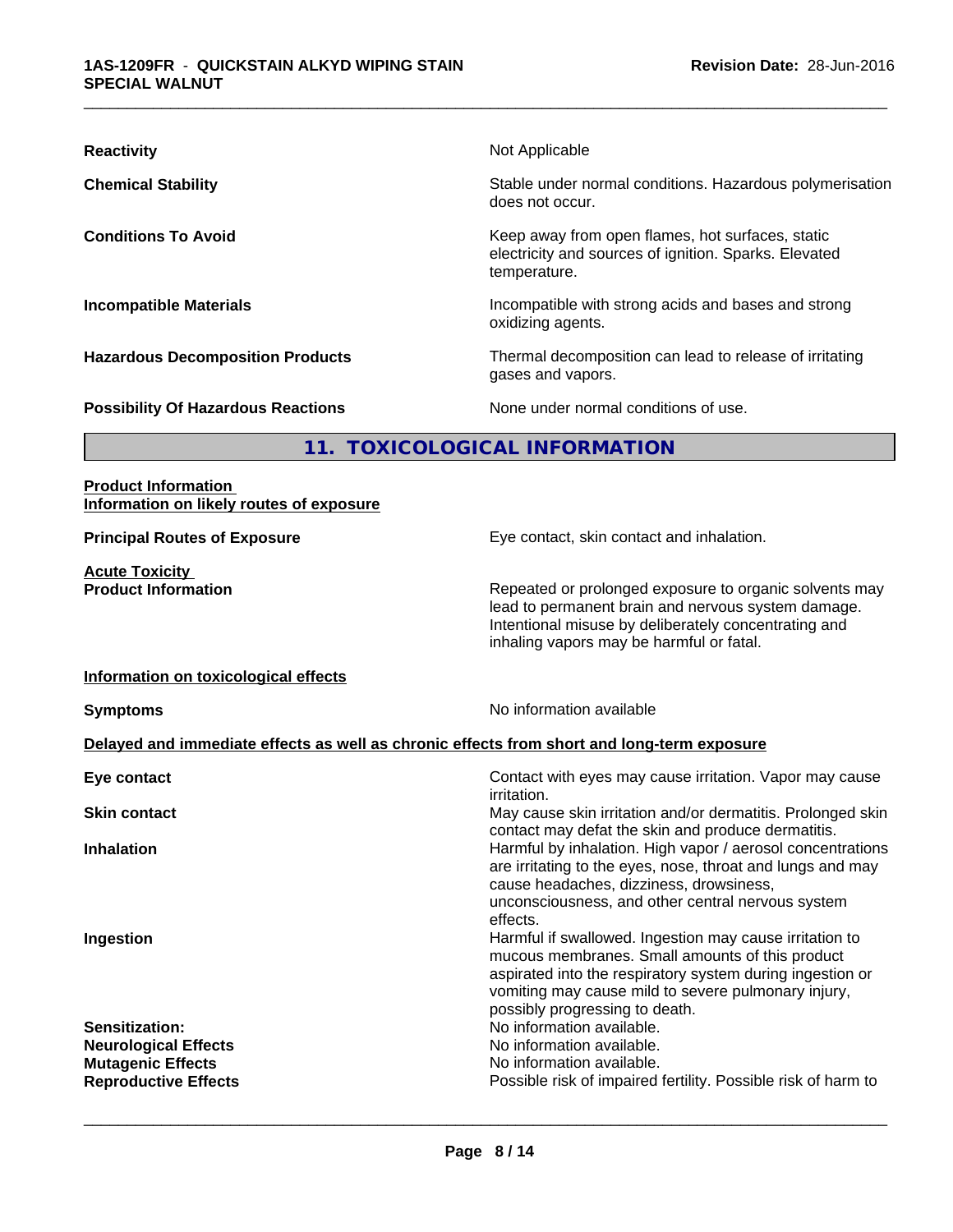|                                 | the unborn child.                                                                                                                                                                                                                                                                                                                                                                                            |
|---------------------------------|--------------------------------------------------------------------------------------------------------------------------------------------------------------------------------------------------------------------------------------------------------------------------------------------------------------------------------------------------------------------------------------------------------------|
| <b>Developmental Effects</b>    | No information available.                                                                                                                                                                                                                                                                                                                                                                                    |
| <b>Target Organ Effects</b>     | No information available.                                                                                                                                                                                                                                                                                                                                                                                    |
| <b>STOT - single exposure</b>   | May cause disorder and damage to the. Respiratory<br>system. Central nervous system (CNS).                                                                                                                                                                                                                                                                                                                   |
| <b>STOT - repeated exposure</b> | Causes damage to organs through prolonged or repeated<br>exposure if inhaled. May cause disorder and damage to<br>the. Central nervous system (CNS). Causes damage to<br>organs through prolonged or repeated exposure if<br>swallowed. Causes damage to organs through prolonged<br>or repeated exposure in contact with skin. Blood. Causes<br>damage to organs through prolonged or repeated<br>exposure. |
| Other adverse effects           | No information available.                                                                                                                                                                                                                                                                                                                                                                                    |
| <b>Aspiration Hazard</b>        | May be harmful if swallowed and enters airways. Small<br>amounts of this product aspirated into the respiratory<br>system during ingestion or vomiting may cause mild to<br>severe pulmonary injury, possibly progressing to death.                                                                                                                                                                          |

#### **Numerical measures of toxicity**

**The following values are calculated based on chapter 3.1 of the GHS document**

| ATEmix (oral)                 | 6030 mg/ka |  |
|-------------------------------|------------|--|
| ATEmix (dermal)               | 4392 mg/ka |  |
| ATEmix (inhalation-dust/mist) | 30.5 ma/L  |  |
| ATEmix (inhalation-vapor)     | 59 mg/L    |  |

#### **Component**

Solvent naphtha (petroleum), heavy aromatic LD50 Dermal: > 2 mL/kg (Rabbit) LC50 Inhalation (Vapor): > 590 mg/m<sup>3</sup> (Rat, 4 hr.) Distillates, petroleum, hydrotreated light LD50 Oral: > 5,000 mg/kg (Rat) LD50 Dermal: > 3,000 mg/kg (Rabbit) Solvent naphtha, petroleum, light aromatic LD50 Oral: 8400 mg/kg (Rat) n-Butyl acetate LD50 Oral: 10768 mg/kg (Rat) LD50 Dermal: > 17600 mg/kg (Rabbit) LC50 Inhalation (Vapor): ppm (Rat, 4 hr.) Sensitization: non-sensitizing (guinea pig) 2-Butoxyethanol LD50 Oral: 470 mg/kg (Rat) LD50 Dermal: 220 mg/kg (Rabbit) LC50 Inhalation (Vapor): 450 ppm (Rat, 4 hr.) Stoddard solvent LD50 Oral: > 5,000 mg/kg (Rat) LD50 Dermal: > 3160 mg/kg (Rabbit) LC50 Inhalation (Vapor): > 6.1 mg/L (Rat) 1,2,4-Trimethylbenzene LD50 Oral: 5000 mg/kg (Rat)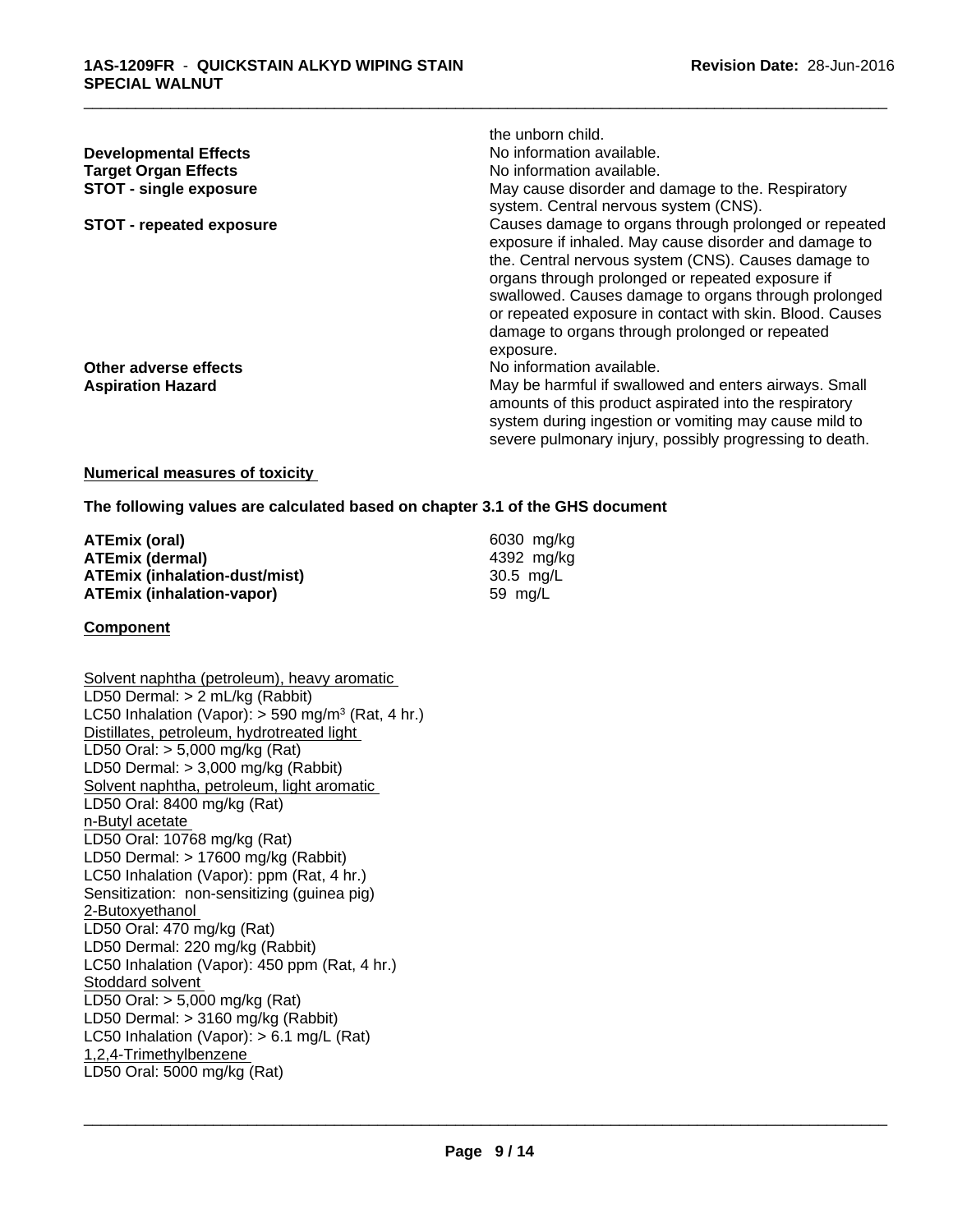LC50 Inhalation (Vapor): 18000 mg/m<sup>3</sup> (Rat, 4 hr.) **Xylene** LD50 Oral: 4300 mg/kg (Rat) LD50 Dermal: > 1700 mg/kg (Rabbit) LC50 Inhalation (Vapor): 5000 ppm (Rat, 4 hr.) Propylene glycol monomethyl ether acetate LD50 Oral: 8532 mg/kg (Rat) LD50 Dermal: > 5000 mg/kg (Rabbit) LC50 Inhalation (Vapor): > 4345 ppm Naphthalene LD50 Oral: 969 mg/kg (Rat) LD50 Dermal: > 20,000 mg/kg (Rabbit) LC50 Inhalation (Vapor): > 340 mg/m<sup>3</sup> (Rat, 1 hr.) Ethyl benzene LD50 Oral: mg/kg (Rat) LD50 Dermal: > mg/kg (Rabbit) LC50 Inhalation (Vapor): mg/m<sup>3</sup> (Rat, 2 hr.) Carbon black LD50 Oral: > 15400 mg/kg (Rat) LD50 Dermal: > 3000 mg/kg (Rabbit) Cumene LD50 Oral: > 1400 mg/kg (Rat) LD50 Dermal: 12300 µL/kg (Rabbit) LC50 Inhalation (Vapor): 39000 mg/kg (Rat, 4 hr.)

## **Chronic Toxicity**

#### **Carcinogenicity**

*The information below indicateswhether each agency has listed any ingredient as a carcinogen:.*

| <b>Chemical Name</b> | <b>IARC</b>                    | <b>NTP</b>                   |  |
|----------------------|--------------------------------|------------------------------|--|
|                      | 2B - Possible Human Carcinogen | Reasonably Anticipated Human |  |
| Naphthalene          |                                | Carcinogen                   |  |
|                      | 2B - Possible Human Carcinogen |                              |  |
| l Ethvl benzene      |                                |                              |  |
|                      | 2B - Possible Human Carcinogen |                              |  |
| Carbon black         |                                |                              |  |
|                      | 2B - Possible Human Carcinogen | Reasonably Anticipated Human |  |
| Cumene               |                                | Carcinogen                   |  |

#### **Legend**

IARC - International Agency for Research on Cancer NTP - National Toxicity Program OSHA - Occupational Safety & Health Administration

**12. ECOLOGICAL INFORMATION**

## **Ecotoxicity Effects**

The environmental impact of this product has not been fully investigated.

### **Product Information**

### **Acute Toxicity to Fish**

No information available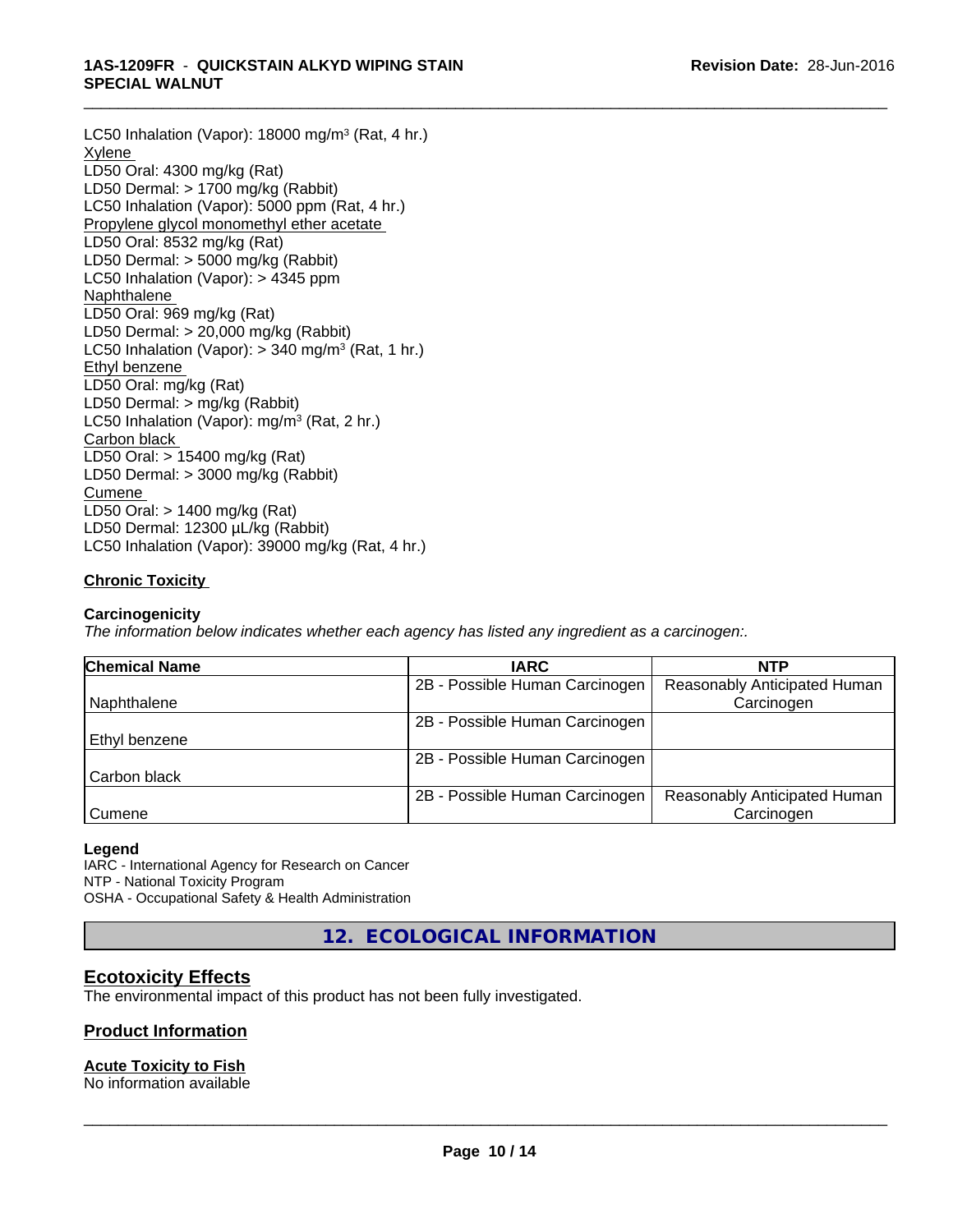#### **Acute Toxicity to Aquatic Invertebrates**

No information available

#### **Acute Toxicity to Aquatic Plants**

No information available

#### **Persistence / Degradability**

No information available.

#### **Bioaccumulation / Accumulation**

No information available.

#### **Mobility in Environmental Media**

No information available.

#### **Ozone**

No information available

## **Component**

#### **Acute Toxicity to Fish**

n-Butyl acetate LC50: 18 mg/L (Fathead Minnow - 96 hr.) 2-Butoxyethanol LC50:  $1490$  mg/L (Bluegill sunfish - 96 hr.) Xylene LC50: 13.5 mg/L (Rainbow Trout - 96 hr.) Ethyl benzene LC50: 12.1 mg/L (Fathead Minnow - 96 hr.)

#### **Acute Toxicity to Aquatic Invertebrates**

n-Butyl acetate EC50: 72.8 mg/L (Daphnia magna - 48 hr.) Ethyl benzene EC50: 1.8 mg/L (Daphnia magna - 48 hr.)

### **Acute Toxicity to Aquatic Plants**

n-Butyl acetate EC50: 674.7 mg/L (Green algae (Scenedesmus subspicatus), 72 hrs.) Ethyl benzene EC50: 4.6 mg/L (Green algae (Scenedesmus subspicatus), 72 hrs.)

# **13. DISPOSAL CONSIDERATIONS**

**Waste Disposal Method Dispose of in accordance with federal, state, provincial,** and local regulations. Local requirements may vary, consult your sanitation department or state-designated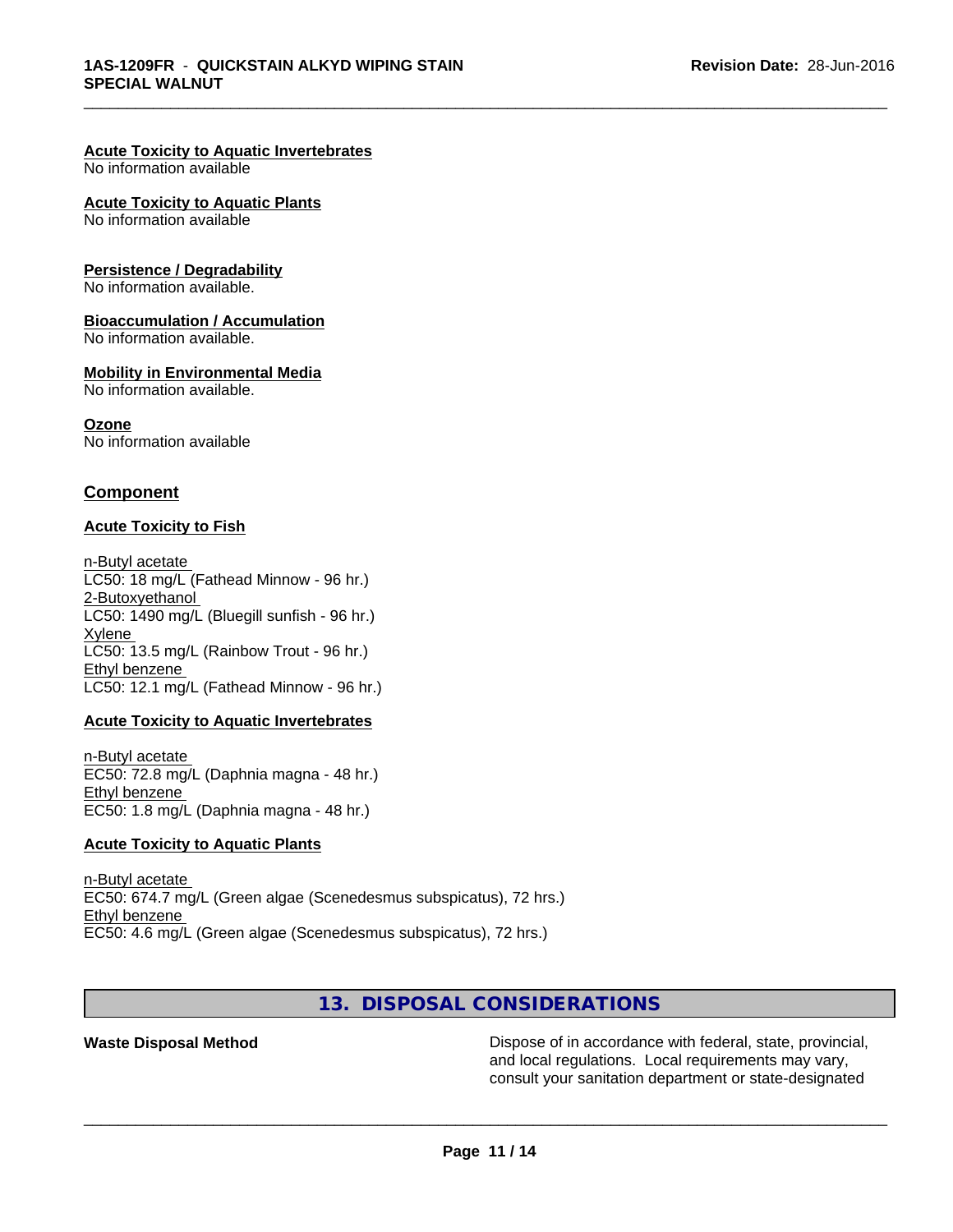environmental protection agency for more disposal options.

**Empty Container Warning <b>Emptied** Containers may retain product residue. Follow label warnings even after container is emptied. Residual vapors may explode on ignition.

**14. TRANSPORT INFORMATION**

**TDG**

**Proper Shipping Name Paint Hazard Class** 3 **UN-No** UN1263 **Packing Group III**<br> **Packing Group** 

**UN1263, Paint, , 3, III** 

\_\_\_\_\_\_\_\_\_\_\_\_\_\_\_\_\_\_\_\_\_\_\_\_\_\_\_\_\_\_\_\_\_\_\_\_\_\_\_\_\_\_\_\_\_\_\_\_\_\_\_\_\_\_\_\_\_\_\_\_\_\_\_\_\_\_\_\_\_\_\_\_\_\_\_\_\_\_\_\_\_\_\_\_\_\_\_\_\_\_\_\_\_

**ICAO / IATA** Contact the preparer for further information.

**IMDG / IMO Contact the preparer for further information.** 

## **15. REGULATORY INFORMATION**

## **International Inventories**

| <b>TSCA: United States</b> | Yes - All components are listed or exempt. |
|----------------------------|--------------------------------------------|
| <b>DSL: Canada</b>         | Yes - All components are listed or exempt. |

## **National Pollutant Release Inventory (NPRI)**

#### **NPRI Parts 1- 4**

This product contains the following Parts 1-4 NPRI chemicals:

| <b>Chemical Name</b>               | <b>CAS-No</b>  | Weight % (max) | <b>NPRI Parts 1-4</b> |  |
|------------------------------------|----------------|----------------|-----------------------|--|
| Solvent naphtha (petroleum), heavy | 64742-94-5     | $5 - 10%$      | Listed                |  |
| aromatic                           |                |                |                       |  |
| n-Butyl acetate                    | 123-86-4       | $3 - 7%$       | Listed                |  |
| 2-Butoxyethanol                    | 111-76-2       | $1 - 5%$       | Listed                |  |
| 1,2,4-Trimethylbenzene             | 95-63-6        | 1 - 5%         | Listed                |  |
| Xvlene                             | 1330-20-7      | 1 - 5%         | Listed                |  |
| Propylene glycol monomethyl ether  | 108-65-6       | $1 - 5%$       | Listed                |  |
| acetate                            |                |                |                       |  |
| Raw Umber Pigment                  | 12713-03-0     | $1 - 5%$       | Listed                |  |
| Naphthalene                        | $91 - 20 - 3$  | $0.5 - 1\%$    | Listed                |  |
| Ethyl benzene                      | $100 - 41 - 4$ | $0.25 - 0.5\%$ | Listed                |  |
| Cumene                             | $98 - 82 - 8$  | $0.1 - 0.25%$  | Listed                |  |
|                                    |                |                |                       |  |

#### **NPRI Part 5**

This product contains the following NPRI Part 5 Chemicals: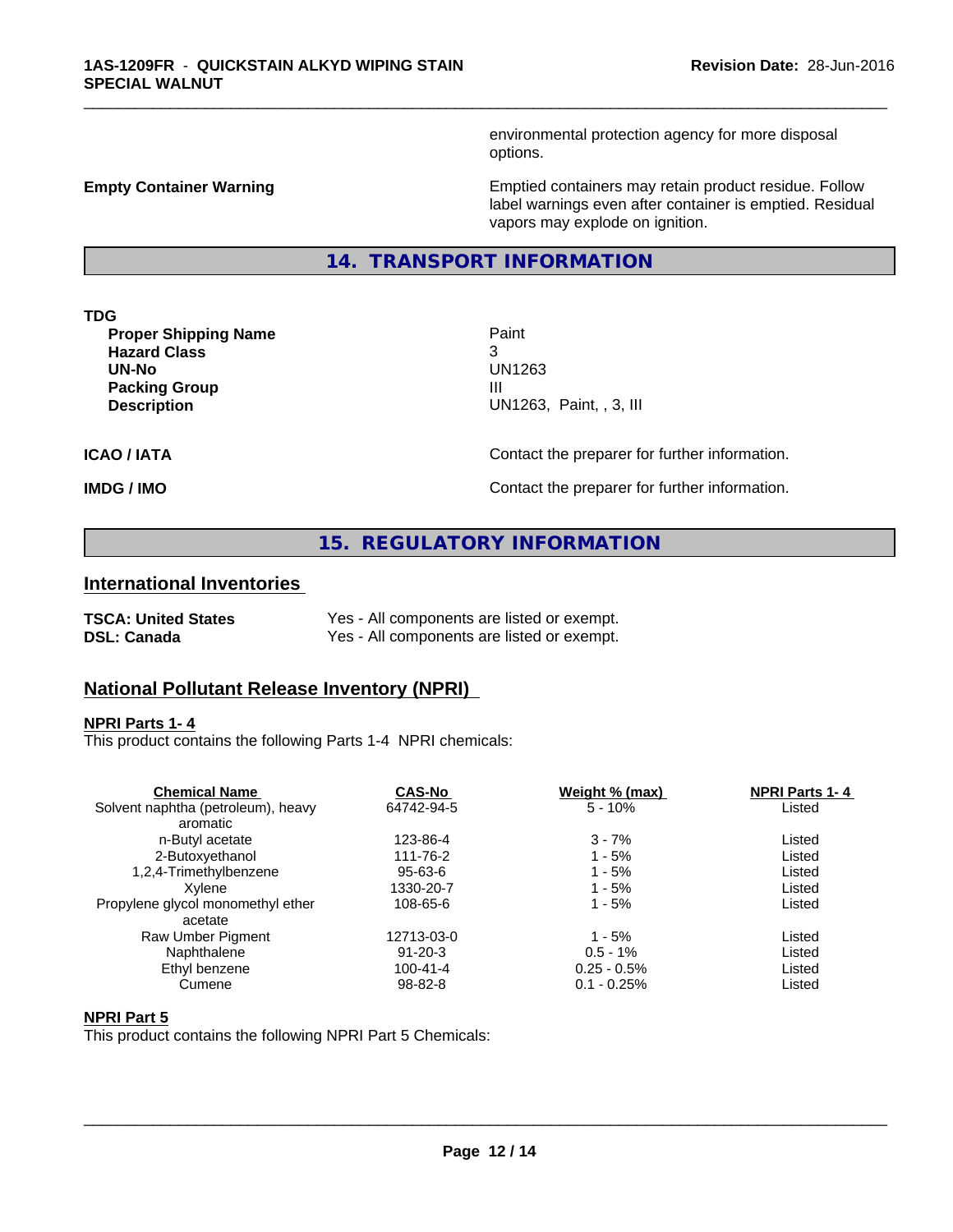#### **1AS-1209FR** - **QUICKSTAIN ALKYD WIPING STAIN SPECIAL WALNUT**

| <b>Chemical Name</b>                 | <b>CAS-No</b> | Weight % (max) | <b>NPRI Part 5</b> |  |
|--------------------------------------|---------------|----------------|--------------------|--|
| Solvent naphtha (petroleum), heavy   | 64742-94-5    | $5 - 10%$      | Listed             |  |
| aromatic                             |               |                |                    |  |
| Distillates, petroleum, hydrotreated | 64742-47-8    | $5 - 10%$      | Listed             |  |
| liaht                                |               |                |                    |  |
| Solvent naphtha, petroleum, light    | 64742-95-6    | $3 - 7%$       | Listed             |  |
| aromatic                             |               |                |                    |  |
| n-Butyl acetate                      | 123-86-4      | $3 - 7%$       | Listed             |  |
| 2-Butoxyethanol                      | 111-76-2      | $1 - 5%$       | Listed             |  |
| VM&P naphtha                         | 64742-89-8    | $1 - 5%$       | Listed             |  |
| Stoddard solvent                     | 8052-41-3     | $1 - 5%$       | Listed             |  |
| 1,2,4-Trimethylbenzene               | 95-63-6       | $1 - 5%$       | Listed             |  |
| Xvlene                               | 1330-20-7     | $1 - 5%$       | Listed             |  |
| Propylene glycol monomethyl ether    | 108-65-6      | $1 - 5%$       | Listed             |  |
| acetate                              |               |                |                    |  |

\_\_\_\_\_\_\_\_\_\_\_\_\_\_\_\_\_\_\_\_\_\_\_\_\_\_\_\_\_\_\_\_\_\_\_\_\_\_\_\_\_\_\_\_\_\_\_\_\_\_\_\_\_\_\_\_\_\_\_\_\_\_\_\_\_\_\_\_\_\_\_\_\_\_\_\_\_\_\_\_\_\_\_\_\_\_\_\_\_\_\_\_\_

#### **WHMIS Regulatory Status**

This product has been classified in accordance with the hazard criteria of the Hazardous Products Regulations (HPR) and the SDS contains all the information required by the HPR.

| HMIS -<br>Health: $2^*$<br><b>Flammability: 3</b><br><b>Reactivity: 0</b><br>$PPE: -$<br><b>HMIS Legend</b><br>0 - Minimal Hazard<br>1 - Slight Hazard<br>2 - Moderate Hazard<br>3 - Serious Hazard<br>4 - Severe Hazard<br>* - Chronic Hazard | 16. OTHER INFORMATION |  |  |  |  |
|------------------------------------------------------------------------------------------------------------------------------------------------------------------------------------------------------------------------------------------------|-----------------------|--|--|--|--|
|                                                                                                                                                                                                                                                |                       |  |  |  |  |
|                                                                                                                                                                                                                                                |                       |  |  |  |  |
|                                                                                                                                                                                                                                                |                       |  |  |  |  |
|                                                                                                                                                                                                                                                |                       |  |  |  |  |
|                                                                                                                                                                                                                                                |                       |  |  |  |  |
|                                                                                                                                                                                                                                                |                       |  |  |  |  |
|                                                                                                                                                                                                                                                |                       |  |  |  |  |
|                                                                                                                                                                                                                                                |                       |  |  |  |  |
| X - Consult your supervisor or S.O.P. for "Special" handling instructions.                                                                                                                                                                     |                       |  |  |  |  |

*Note: The PPE rating has intentionally been left blank. Choose appropriate PPE that will protect employees from the hazards the material will present under the actual normal conditions of use.*

*Caution: HMISÒ ratings are based on a 0-4 rating scale, with 0 representing minimal hazards or risks, and 4 representing significant hazards or risks. Although HMISÒ ratings are not required on MSDSs under 29 CFR 1910.1200, the preparer, has chosen to provide them. HMISÒ ratings are to be used only in conjunction with a fully implemented HMISÒ program by workers who have received appropriate HMISÒ training. HMISÒ is a registered trade and service mark of the NPCA. HMISÒ materials may be purchased exclusively from J. J. Keller (800) 327-6868.*

**WARNING!** If you scrape, sand, or remove old paint, you may release lead dust. LEAD IS TOXIC. EXPOSURE TO LEAD DUST CAN CAUSE SERIOUS ILLNESS, SUCH AS BRAIN DAMAGE, ESPECIALLY IN CHILDREN. PREGNANT WOMEN SHOULD ALSO AVOID EXPOSURE.Wear a NIOSH approved respirator to control lead exposure. Clean up carefully with a HEPA vacuum and a wet mop. Before you start, find out how to protect yourself and your family by logging onto Health Canada @

http://www.hc-sc.gc.ca/ewh-semt/contaminants/lead-plomb/asked\_questions-questions\_posees-eng.php.

**Prepared By** Product Stewardship Department Benjamin Moore & Co. 101 Paragon Drive Montvale, NJ 07645 855-724-6802